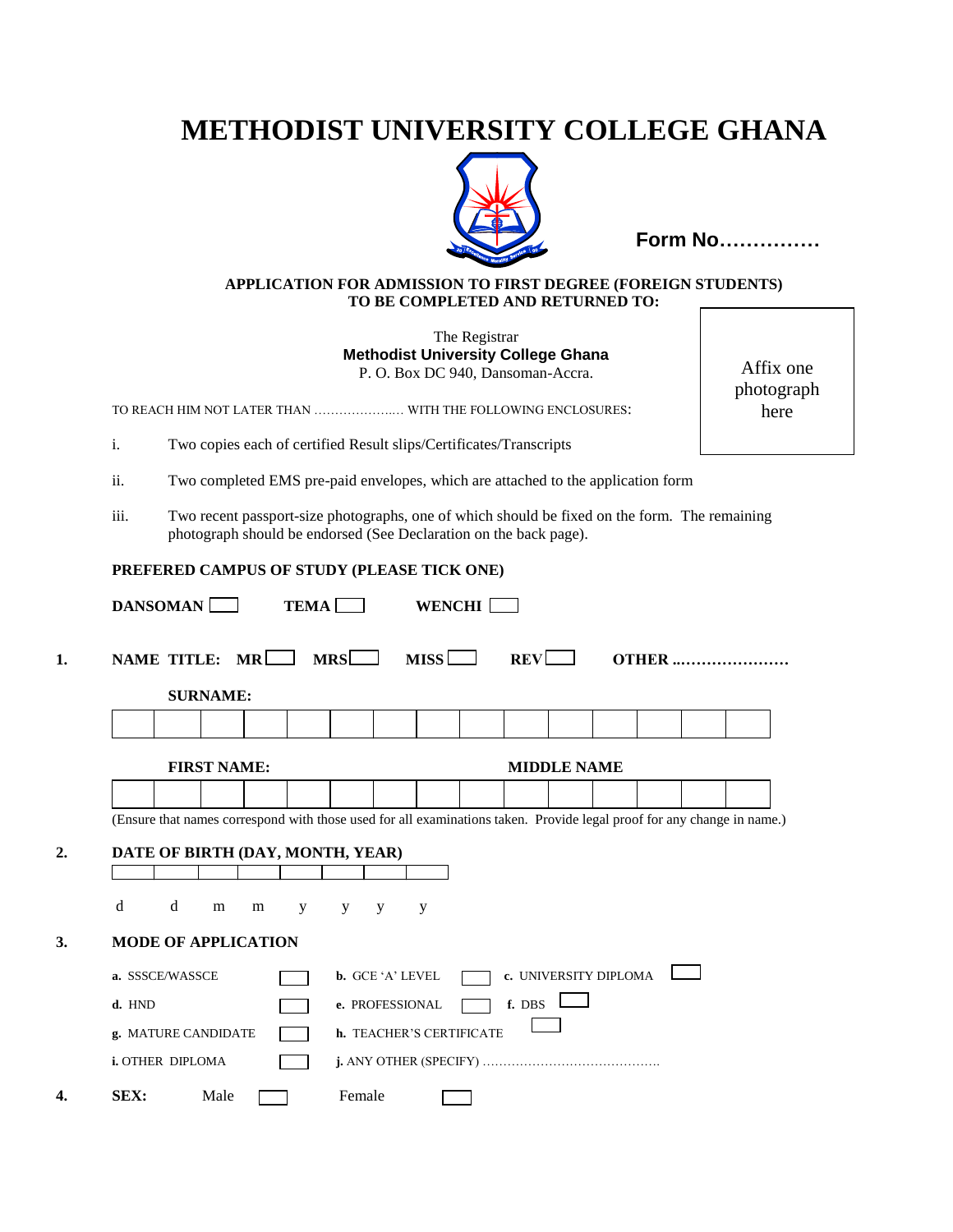### **5. Postal address to which communication regarding this application could be sent**

| PERSONAL INFORMATION:                             |                                                              |
|---------------------------------------------------|--------------------------------------------------------------|
|                                                   |                                                              |
|                                                   |                                                              |
|                                                   |                                                              |
|                                                   |                                                              |
| iii. Marital Status:                              | $Single$ $\Box$ Married $\Box$ Married $\Box$ Married $\Box$ |
|                                                   |                                                              |
|                                                   | N <sub>o</sub>                                               |
| v. Do you suffer from any form of impairment? Yes |                                                              |
|                                                   |                                                              |

#### **7. EDUCATION**

Schools/Colleges attended with dates:

| Name of School/College attended, and Location | <b>Dates Attended</b> |           | <b>Offices Held/Position</b> |
|-----------------------------------------------|-----------------------|-----------|------------------------------|
|                                               | From (Year)           | To (Year) |                              |
|                                               |                       |           |                              |
|                                               |                       |           |                              |
|                                               |                       |           |                              |

#### **8. EXAMINATION DETAILS**

Indicate grades obtained in these examinations

| <b>WASSSCE/SSSCE</b> |       | G.C.E. "O" Level    |       | G.C.E "A" Level     |       | <b>Other Examination</b> |       |  |
|----------------------|-------|---------------------|-------|---------------------|-------|--------------------------|-------|--|
| Year:                |       | Year:               |       | Year:               |       | Name: Year:              |       |  |
| <b>Index Number</b>  |       | <b>Index Number</b> |       | <b>Index Number</b> |       | <b>Index Number</b>      |       |  |
| Subject              | Grade | Subject             | Grade | Subject             | Grade | Subject                  | Grade |  |
|                      |       |                     |       |                     |       |                          |       |  |
|                      |       |                     |       |                     |       |                          |       |  |
|                      |       |                     |       |                     |       |                          |       |  |
|                      |       |                     |       |                     |       |                          |       |  |
|                      |       |                     |       |                     |       |                          |       |  |
|                      |       |                     |       |                     |       |                          |       |  |
|                      |       |                     |       |                     |       |                          |       |  |
|                      |       |                     |       |                     |       |                          |       |  |
|                      |       |                     |       |                     |       |                          |       |  |
|                      |       |                     |       |                     |       |                          |       |  |

**9.0 EMPLOYMENT HISTORY**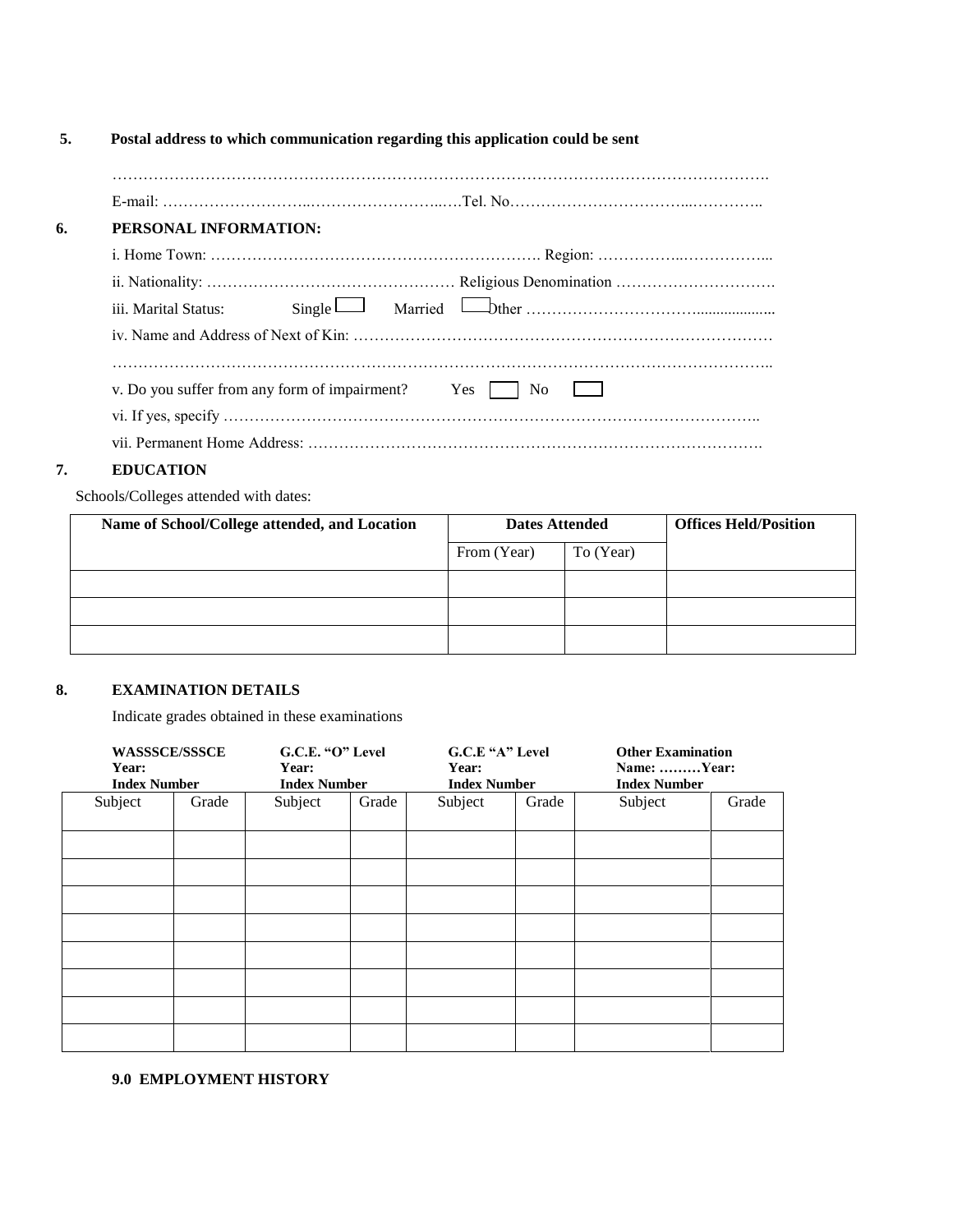| <b>Employer(s)</b> | <b>Position</b> | <b>Dates</b> |
|--------------------|-----------------|--------------|
|                    |                 |              |
|                    |                 |              |

#### **10. PROGRAMMES BEING OFFERED**

Tick the programme you wish to be admitted to.(Please tick only one)

#### **10.1** *FACULTY OF BUSINESS ADMINISTRATION* **(DANSOMAN, TEMA, WENCHI CAMPUSES) B. B. A. in**

 $\Box$ 

*1.1* ACCOUNTING OPTION

| 1.2<br><b>BANKING AND FINANCE OPTION</b> |  |
|------------------------------------------|--|
|------------------------------------------|--|

*1.3* HUMAN RESOURCE MANAGEMENT OPTION

- *1.4* MARKETING OPTION
- **1.5** MANAGEMENT STUDIES OPTION
- 1.6 BSC..PROCUREMENT & SUPPLY CHAIN MANAGEMENT

#### **WEEKEND SESSION IS AVAILABLE FOR ALL THE PROGRAMMES ABOVE.**

# **10.2** *FACULTY OF SCIENCE* 2.1 BSC. ACTUARIAL SCIENCE  $\Box$ *2.2* B.SC. INFORMATION TECHNOLOGY *2.3* B.SC. ECONOMICS AND STATISTICS *2.4* B.SC. MATHEMATICS AND STATISTICS **2.5** B.SC ECONOMICS AND STATISTICS **10.3** *FACULTY OF ARTS AND SOCIAL SCIENCES* **(DANSOMAN CAMPUS ONLY)** *2.1* B.SC. ECONOMICS *2.2* B.A PSYCHOLOGY 2.3 B.A SOCIAL WORK *2.4* B.A ENGLISH STUDIES 2.5 B.A COMMUNICATION STUDIES

**All students, irrespective of their programme of choice, will be required to take some Universityrequired courses to qualify for graduation. These include the following:**

| <b>African Studies</b> | Entrepreneurship        |
|------------------------|-------------------------|
| <b>Mathematics</b>     | <b>Computer Studies</b> |
| French                 | English                 |
| Logic                  |                         |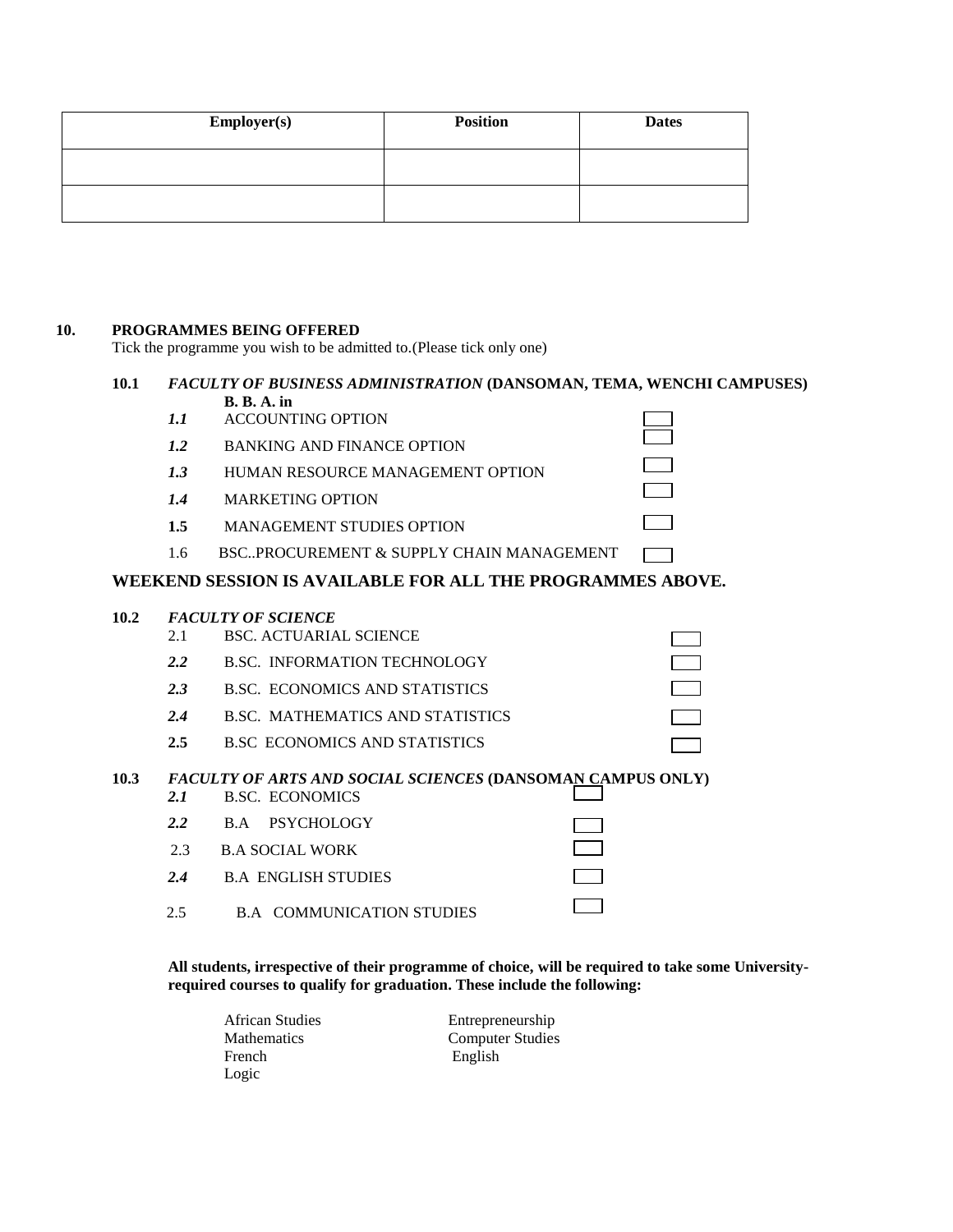| 11. | <b>SESSIONS:</b>         | Day 1                                                                                           | Evening Session | Weekend Session |  |
|-----|--------------------------|-------------------------------------------------------------------------------------------------|-----------------|-----------------|--|
| 12. | <b>SOURCE OF FUNDING</b> | Indicate how you will finance your studies at the University College (Tick the appropriate box) |                 |                 |  |
|     | 1.                       | Parent/Guardian                                                                                 | ii.             | Scholarship     |  |
|     | iii.                     | Study Leave with pay $\Box$                                                                     | iv.             | Self            |  |
|     |                          |                                                                                                 |                 |                 |  |

**PLEASE NOTE:** The University College does not give financial assistance to students admitted to its programmes.

Before students are registered, they will be required to pay their fees in full by Bankers' Draft as indicated in the

Admission Letter.

| 13. |  |
|-----|--|
|     |  |
|     |  |
|     |  |

**14. If you have ever been admitted to this University College or other Universities, you must supply the following information:**

| Name of University | Year of<br>Admission | Course of Study | Last year in the<br>Institution | Reasons for leaving |
|--------------------|----------------------|-----------------|---------------------------------|---------------------|
|                    |                      |                 |                                 |                     |
|                    |                      |                 |                                 |                     |

**IMPORTANT**: AN APPLICANT WHO MAKES A FALSE STATEMENT OR WITHHOLDS RELEVANT INFORMATION WILL BE REFUSED ADMISSION. IF HE/SHE HAS ALREADY BEEN ADMITTED TO THE UNIVERSITY COLLEGE, HE/SHE WILL BE ASKED TO WITHDRAW.

Signature of applicant………………………………Date……………………

#### **DECLARATION BY WITNESS**

**The declaration should be signed by someone of high repute who should also endorse one of the passport-size photographs on the reverse side. This person should be a Senior Public Servant/Clergyman/Lawyer/Medical Practitioner. The application will not be valid if this declaration is not signed.**

I certify that the photograph endorsed by me is the true likeness of the applicant …………………………………… who is personally known to me. I have inspected his/her certificates and I am satisfied that the names on them conform to those by which, to the best of my knowledge, he/she is officially known.

Status: ……………………………………. Address: ……………………………………